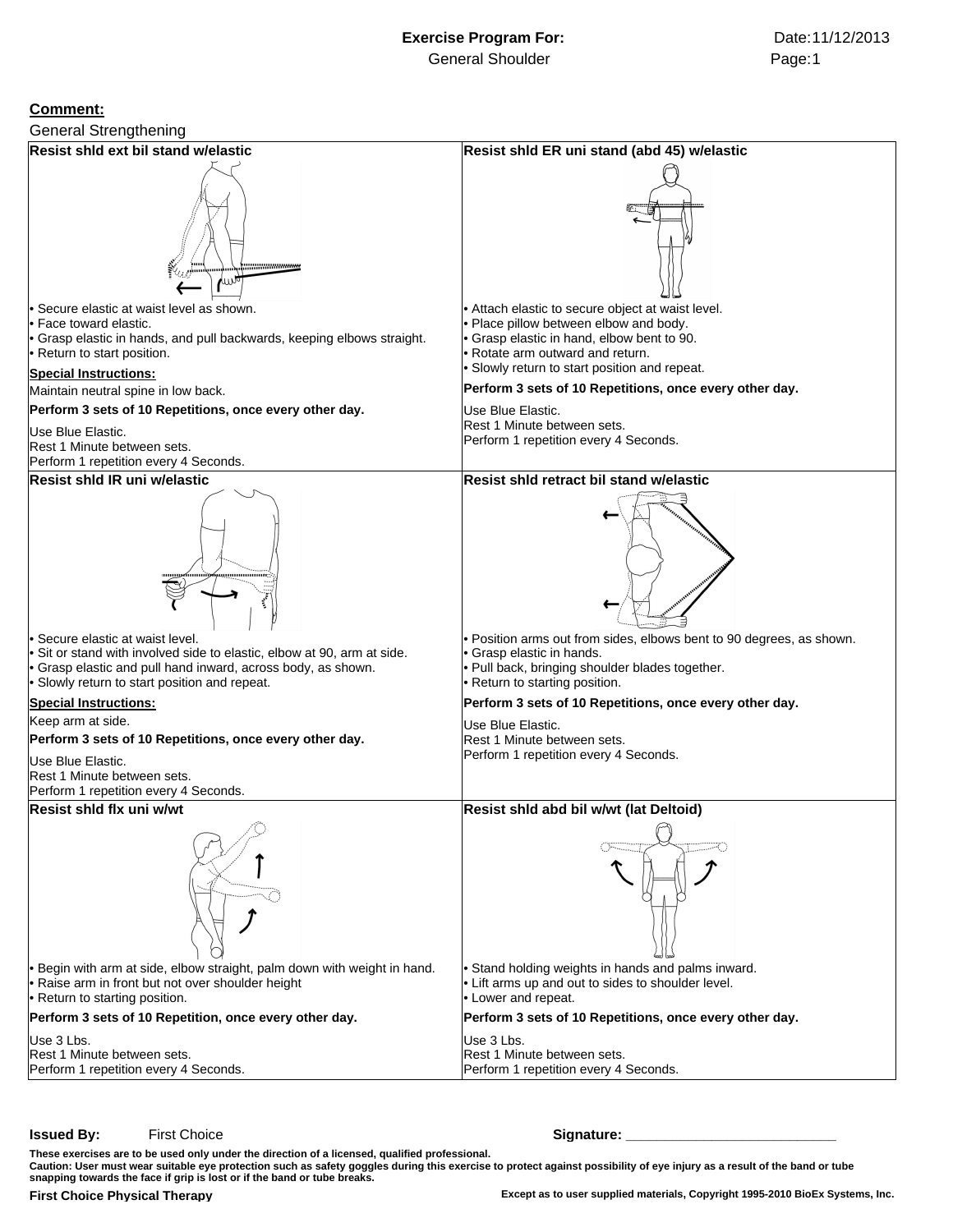## **Exercise Program For:** General Shoulder

| Resist shid Supraspinatus lift bil w/wt                                                                                                                                                                       | Resist shid fix uni prone w/wt                                                                                                                                                                 |
|---------------------------------------------------------------------------------------------------------------------------------------------------------------------------------------------------------------|------------------------------------------------------------------------------------------------------------------------------------------------------------------------------------------------|
|                                                                                                                                                                                                               |                                                                                                                                                                                                |
| • Hold arms out from sides at 45 degrees as shown.<br>. Hold weights in hands with thumbs down.<br>• Lower and raise arms.                                                                                    | • Lie face down, arm at side, thumb pointing down<br>• Hold weight in hand.<br>• Slowly raise arm up to head level, keeping elbow straight.<br>• Return to start and repeat.                   |
| <b>Special Instructions:</b><br>Do not raise past shoulder level.                                                                                                                                             | Perform 3 sets of 10 Repetitions, once every other day.                                                                                                                                        |
| Perform 3 sets of 10 Repetitions, once every other day.                                                                                                                                                       | Use 3 Lbs.                                                                                                                                                                                     |
| Use 3 Lbs.<br>Rest 1 Minute between sets.                                                                                                                                                                     | Rest 1 Minute between sets.<br>Perform 1 repetition every 4 Seconds.                                                                                                                           |
| Perform 1 repetition every 4 Seconds.                                                                                                                                                                         |                                                                                                                                                                                                |
| Resist shid horiz abd bil prone thumb up w/wt                                                                                                                                                                 | <b>AROM shid circum w/ball</b>                                                                                                                                                                 |
|                                                                                                                                                                                                               |                                                                                                                                                                                                |
| • Hold weights in hands.<br>• Lie face down on bed, arms down and thumbs down. shoulder height,<br>keeping elbows straight and squeezing shoulder blades together.<br>• Lower arms to floor and repeat.       | . Hold a ball against the wall with involved arm.<br>• Keep elbow straight and push firmly on ball.<br>• Move ball side to side and up and down.<br>• Perform counter clockwise and clockwise. |
| Perform 3 sets of 10 Repetitions, once every other day.                                                                                                                                                       | <b>Special Instructions:</b>                                                                                                                                                                   |
| Use 3 Lbs.                                                                                                                                                                                                    | Keep arm straight.                                                                                                                                                                             |
| Rest 1 Minute between sets.                                                                                                                                                                                   | Perform 1 set of 3 Minute, once a day.                                                                                                                                                         |
| Perform 1 repetition every 4 Seconds.                                                                                                                                                                         | Hold exercise for 3 Minutes.                                                                                                                                                                   |
| <b>Stretch Pectoral standing w/shld ER</b>                                                                                                                                                                    | Stretch shid posterior capsule sidelying                                                                                                                                                       |
|                                                                                                                                                                                                               |                                                                                                                                                                                                |
| • Stand at doorway with forearms on door frame, elbows bent to 90<br>degrees.<br>• Keep back straight and step forward with one leg until a gentle stretch is<br>felt across chest and in front of shoulders. | • Lie on involved side.<br>. Position involved arm out away from side.<br>• Use other arm and gently push forearm of involved arm downward.<br>• Hold and repeat.                              |
| Perform 1 set of 4 Repetitions, twice a day.                                                                                                                                                                  | Perform 1 set of 4 Repetitions, twice a day.                                                                                                                                                   |
| Hold exercise for 20 Seconds.                                                                                                                                                                                 | Hold exercise for 20 Seconds.                                                                                                                                                                  |

**Issued By:** First Choice **Signature: \_\_\_\_\_\_\_\_\_\_\_\_\_\_\_\_\_\_\_\_\_\_\_\_\_\_\_**

**These exercises are to be used only under the direction of a licensed, qualified professional.** Caution: User must wear suitable eye protection such as safety goggles during this exercise to protect against possibility of eye injury as a result of the band or tube<br>snapping towards the face if grip is lost or if the b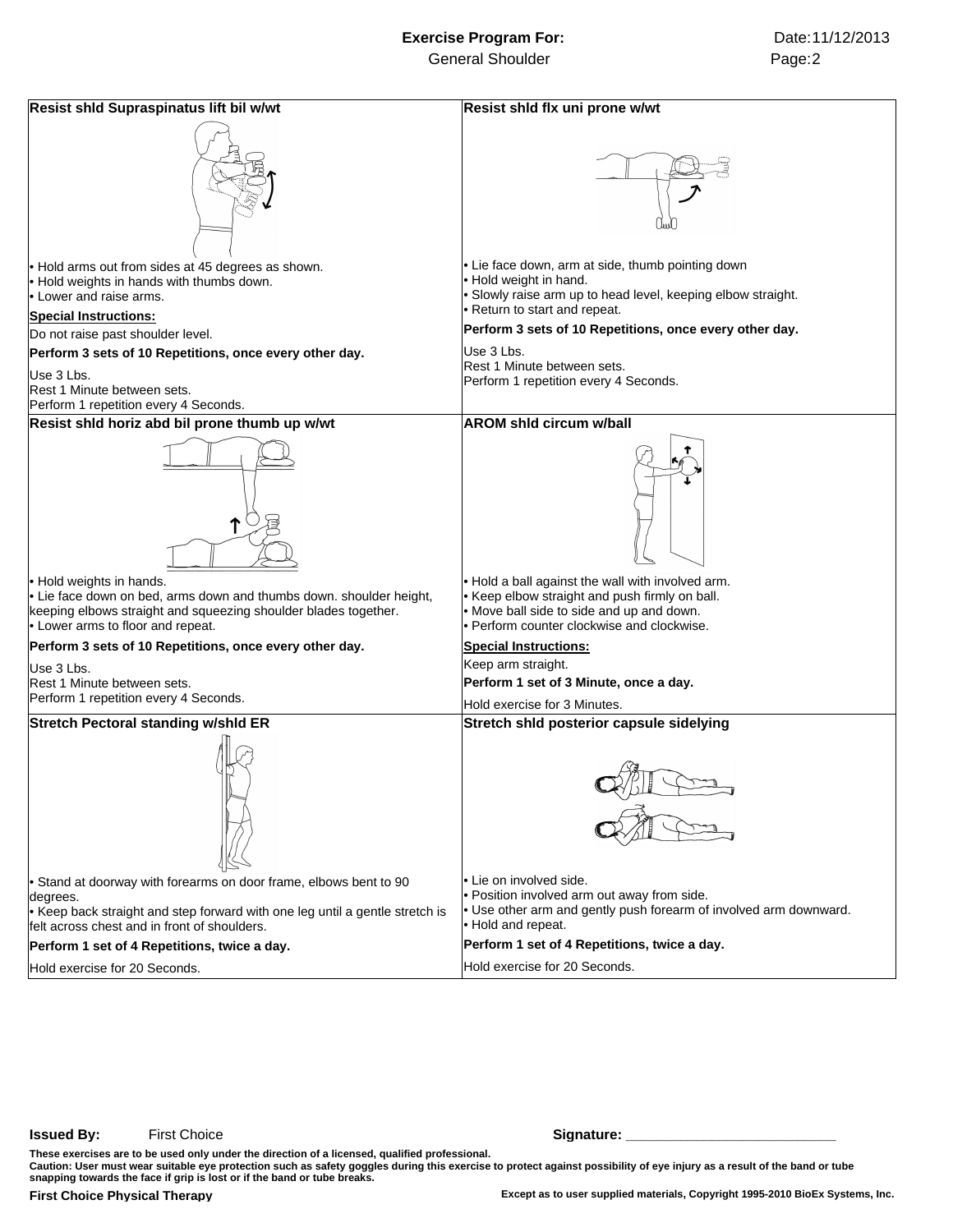

 $\rightarrow$  Perform 3 sets of 10 Repetitions, once every other

Rest 1 Minute between sets. Perform 1 repetition every 4 Seconds.

Use 3 Lbs. Rest 1 Minute between sets. Perform 1 repetition every 4 Seconds.

**Issued By:** First Choice **Signature: \_\_\_\_\_\_\_\_\_\_\_\_\_\_\_\_\_\_\_\_\_\_\_\_\_\_\_**

day.

**Resist shld flx uni prone w/wt**

**First Choice Physical Therapy Except as to user supplied materials, Copyright 1995-2010 BioEx Systems, Inc. These exercises are to be used only under the direction of a licensed, qualified professional. Caution: User must wear suitable eye protection such as safety goggles during this exercise to protect against possibility of eye injury as a result of the band or tube snapping towards the face if grip is lost or if the band or tube breaks.**